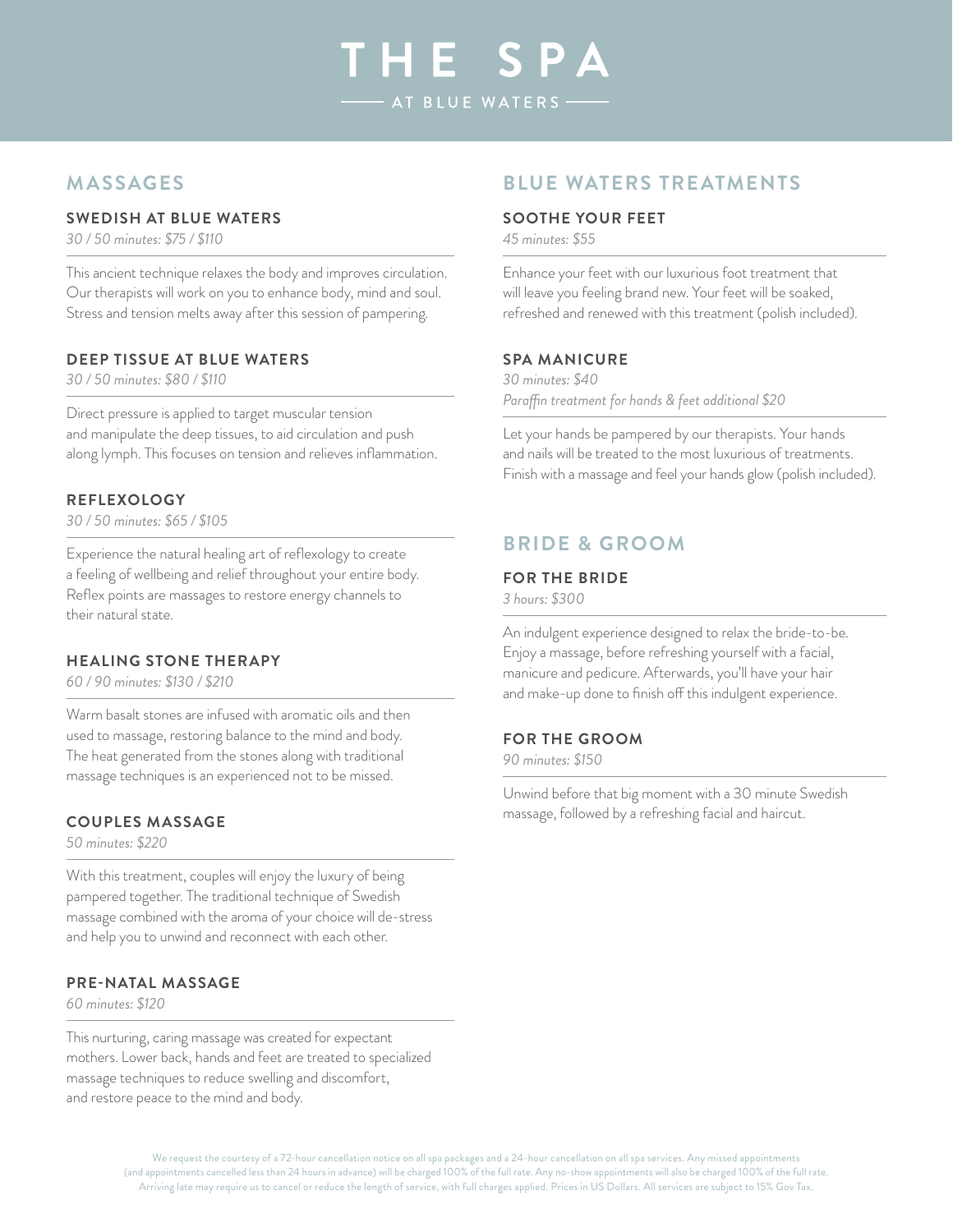# HE SP AT BLUE WATERS

# **ila treatments**

#### **Ananda Face Therapy**

*60 minutes: \$120*

*Nourishing / Hydrating / Rejuvenating: For stressed and exhausted skin*

Using ila's Glowing Radiance Collection, this divine therapy begins with an aloe vera and pomegranate cleanse and a gentle blackcurrant and honey exfoliation to the face, followed by powerful Rose Damascene Otto and sandalwood oils to stimulate energy to skin cells. Specialised marma massage techniques restore natural luminance, whilst a green clay mask reduces inflammation. Skin glows with radiance and a sense of peace pervades the body.

#### **Junior Face Therapy**

*40 minutes: \$80*

*Gentle / Calming / Cleansing: For your skin initiation*

A 40 minute Ananda Facial with Rose Damascene and gentle Marma massage, warmed poultices and a revitalising mud mask. Specially designed to clean and help restore balance to younger skin.

## **Energizing & Detoxifying Renewal scrub**

*60 minutes: \$120*

This energising full body scrub targets cellulite, stress and exhaustion. Drawing on the ionising properties of Himalayan salt crystals, it stimulates circulation and toxin elimination, uplifting mind, body and spirit.

#### **Gold Cellular Face**

*90 minutes: \$200*

*Advanced Anti-Ageing / Hydrating / Repairing: For mature, irritated and rosacea prone skin*

This powerful treatment encompasses a blend of the world's most undiscovered ingredients that have been proven to work with the skin to heal and protect from the many natural signs of ageing. Three types of naturally occurring gold and the rarest of frankincense from the Gardens of Ethiopia are delivered into the skin using cleansing and healing lymphatic massage techniques. ila's unique BosTriWell® and Hyaluronic Extract combined with sonic wave therapy instantly increases collagen levels and reduces cell inflammation. Skin is reprogrammed and rejuvenated.

#### **Manipura**

*90 minutes: \$160*

#### *Calming / Anxiety release: For digestive disorders*

This vital body massage re-connects a positive flow of energy, which restores balance and leaves your mind, body and spirit sparkling. The essential oils used have been chosen for their synergistic effect on both mind and body. Juniper berry stimulates the lymphatic system but also works to release negative energy from the aura. Combined with geranium, lemon grass, lavender and patchouli, healing and cleansing of the whole system can take place. Himalayan salt poultices infused with lavender and marigold are used in this treatment on the back of the legs and particularly on the stomach to relax and deeply energise the solar plexus.

#### **Marine Flora Face Therapy**

*90 minutes: \$150*

*Skin detox / Tension release / Nutrient dense: For dry, dull and congested skin*

This unique facial combines an effective technique called 'nerve point therapy' which helps calm the nervous system by smoothing out the nerves releasing any tension and stress within the face and using a special blend of active ingredients from the sea. All marine ingredients work within the deeper layers of the skin, they stimulate and strengthen collagen production, re-mineralise with trace elements and vitamins A, B, C, D & E and deeply hydrate.

#### **Pearl & Jasmine Body Renewal**

*90 minutes: \$160*

*Restoring nervous system / Reconnection / Dazzling: For brides to be and life's transitions*

Fatigue and depletion of energy are increasing challenges many people face today and there is a great need to help restore vitality and energy levels. This mineral-rich Himalayan salt crystal treatment, has the immediate effect of restoring energy, mental clarity, wellbeing and strength. Followed by a gel body wrap to relax and restore the nervous system; stimulating the circulation, regeneration of skin cells and cell growth. This Pearl and Jasmine Renewal is a heavenly full body scrub, which will renew energy and restore mental clarity and wellbeing, once more.

We request the courtesy of a 72-hour cancellation notice on all spa packages and a 24-hour cancellation on all spa services. Any missed appointments (and appointments cancelled less than 24 hours in advance) will be charged 100% of the full rate. Any no-show appointments will also be charged 100% of the full rate. Arriving late may require us to cancel or reduce the length of service, with full charges applied. Prices in US Dollars. All services are subject to 15% Gov Tax.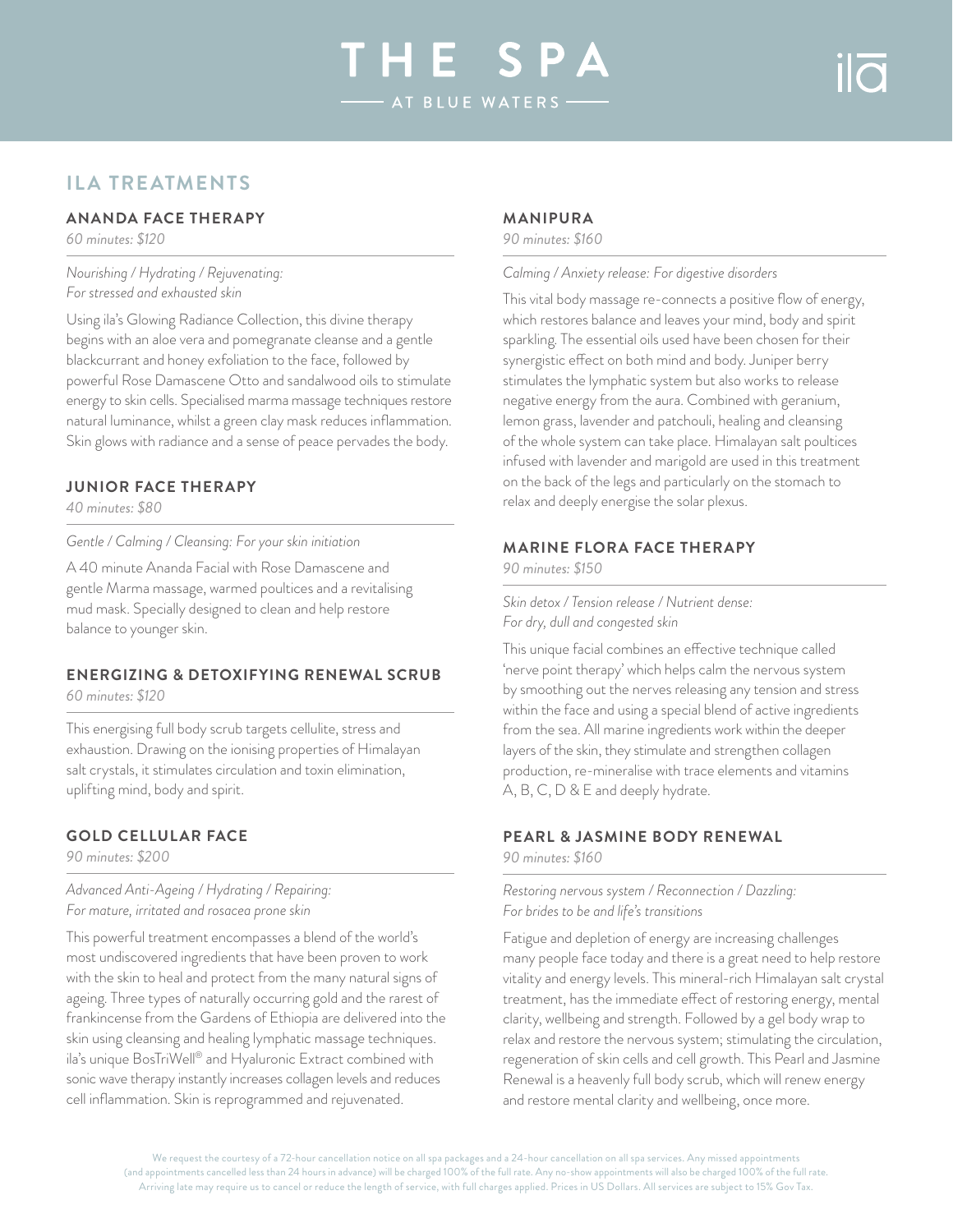# HE SP AT BLUE WATERS

# **ila treatments**

#### **Prana vitality**

*60 minutes: \$120*

*Energy Boosting / Detoxifying / Positive Mood Enhancer: For low energy and sluggish circulation*

Prana is the life force energy, which fills us with vitality, positivity and joy. Prana flows upwards – the focus of this treatment is to encourage and strengthen this flow with massage techniques, marma therapy and vitality-enhancing essential oils. We use juniper berry, geranium, lemon grass, lavender and patchouli in this treatment to vitalise the solar plexus. Due to the fact that the sun slowly ripens juniper berry and lemon grass, filling them with high levels of prana, it is these essential oils that are most potent.

#### **Marine Flora Body**

*90 minutes: \$160*

The focus of all the marine therapies is to deeply relax and cleanse the lymphatic system and re-energise the whole system particularly the immune system which is closely linked to the lymph. Lymphatic drainage techniques and Marma therapy are the techniques used in conjunction with the marine product. The results of these therapies are increased vitality and wellbeing, detoxification, improved circulation, reduction of cellulite and greatly improved skin tone.

#### **Rose & Aloe Sun Cooler Wrap**

*60 minutes: \$120*

*Anti-Inflammatory / Repairing / Soothing: For sun burn, dehydrated and damaged skin*

This healing and reviving treatment cools and replenishes skin that has been over-exposed to the sun by reducing heat in the body. The experience begins with a fine mist of Rose Hydrolat spray enveloping the body, followed by a cooling massage with body cream for Glowing Radiance and rose quartz crystals applied along the meridians to help calm and replenish delicate skin.

The rose and aloe vera gel wrap is gently applied over sensitive skin and then the body is cocooned while rose quartz crystals are massaged over the meridians on the face. This creates a vibrational frequency, which effectively interacts with the human bio energy field, restoring balance, strengthening the skin and correcting imbalances that sunburn causes to our skin and inner being.

#### **ILA Chakra Wellbeing**

*120 minutes: \$200*

*The ultimate ritual for restoring mind, body and soul*

The Chakra Well-being Treatment addresses healing to the subtle energy field through the physical body via the lymphatic system, Marma massage and the Light Technique.

Essential oils contain the highest and most subtle form of the plant (the soul), which is light and is present in all living beings. Light is the form of energy, which heals the energy body.

We have chosen the purest essential oils with the highest vibrational energy that resonate on the subtlest level with the energy body bringing healing at a higher frequency that the energy body recognises and responds to. This in turn brings a profound change to the physical body. ila focuses particularly on restoring the well being of the guest through balancing and harmonising the Chakra system.

#### **Mens Rejuvenation Face Therapy** *60 minutes: \$120*

*Calming / Anti-inflammatory / Renewing: For hormone imbalance, city living and jetlag*

Using ila's Renewed Recovery Collection, this restorative face therapy draws on intensely healing rainforest extracts to rejuvenate skin cells. Lymphatic drainage techniques, warm herbal poultices and an Amazonian mud mask, encourage toxin release, reduce water retention, increase blood supply and boost collagen production. Skin tone is brightened and muscle contraction is inhibited, softening fine lines and wrinkles.

#### **Back to Balance**

*60 minutes: \$90*

This deeply soothing back treatment will increase your energy and spiritual enlightenment by awakening the dormant energy in the base of your spine.

Ideal for emotionally exhausted souls, this treatment has an extraordinarily restorative effect on the sympathetic and parasympathetic nervous systems. Chakra and sound healing activate and channel the Kundalini – the dormant energy at the base of the spine: tension is lifted; negativity is released; and the body is brought back to a state of awareness and balance.

We request the courtesy of a 72-hour cancellation notice on all spa packages and a 24-hour cancellation on all spa services. Any missed appointments (and appointments cancelled less than 24 hours in advance) will be charged 100% of the full rate. Any no-show appointments will also be charged 100% of the full rate. Arriving late may require us to cancel or reduce the length of service, with full charges applied. Prices in US Dollars. All services are subject to 15% Gov Tax.